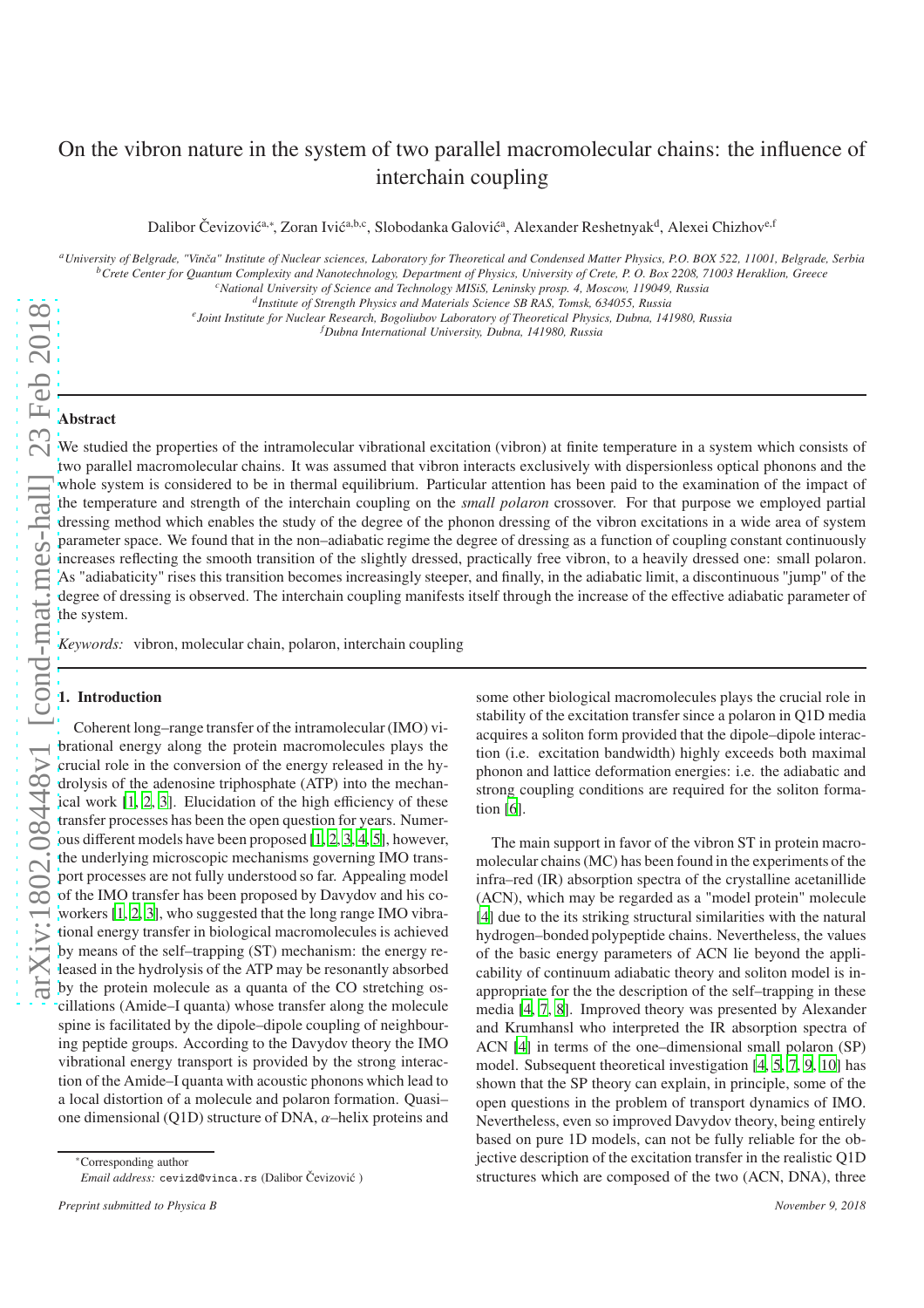$(\alpha$ -helix) or more coupled MCs (some conjugated polymers and Q1D conductors). In particular, results of some theoretical studies [\[11,](#page-5-9) [12,](#page-5-10) [13,](#page-5-11) [14\]](#page-5-12) have shown that even tiny interchain coupling can substantially affect the character of the ST states. This especially concerns the adiabatic limit where, in the highly anisotropic solids composed of the large number parallel MC, there exists the threshold value, of the order of  $10^{-2}$ , of the ratio of the interchain over the intrachain transfer integrals above which the large polaron (soliton) becomes unstable. Below these critical coupling soliton exhibits quite interesting features depending the number of chains and their particular geometrical arrangement [\[13,](#page-5-11) [14\]](#page-5-12).

Properties of small–polarons in a systems consisting of the finite number of coupled molecular chains have not been the subject of comprehensive theoretical analysis so far. In particular, Pouthier and Falvo [\[15,](#page-5-13) [16](#page-5-14)] have studied the SP states in  $\alpha$ –hekix, within the conventional SP theories employing Lang–Firsov unitary transformation method. However, such an approach apply in strict non–adiabatic and strong coupling regime, cannot give a reliable description of small polarons in realistic substances in which the values of the physical parameters span a quite wide area of system parameter space interpolating between non–adiabatic and adiabatic as well as between strong and weak coupling regimes [\[8](#page-5-6), [17,](#page-5-15) [18,](#page-5-16) [19](#page-5-17)]. Under these circumstances, vibrons are only partially dressed and their study requires theoretical approaches that go beyond the standard SP theories. In [\[20\]](#page-5-18) Edler and Hamm presented a numerically exact solution of the Holstein polaron Hamiltonian in 1D and 3D using the concept that has been introduced by Trugman and co-workers [\[21\]](#page-5-19). Their primary interest has been to elucidate the effects of dimensionality on the peculiar IR spectra of ACN. For that reason, the impact of the values of system parameters and temperature on the nature of the eigenstates of the model were not given in a transparent and systematic way.

In this paper we study the influence of the temperature and the interchain coupling on the properties of the small polarons in media composed of the two coupled infinite parallel molecular chains. For that purpose we employ variational treatment based on the modified Lang–Firsov transformation [\[5,](#page-5-3) [22,](#page-5-20) [23\]](#page-5-21).

The work is organized as follows. In Section 2, we formulate the theoretical models for two cases of parallel MC being unshifted and shifted from each other for which we suggest the respective Hamiltonians, and calculate an optimal value for the variational parameter. The results of our study and concluding comments on their physical interpretation are given in Section 3.

#### 2. Theoretical model

As a theoretical framework of our study, we use the Holstein molecular crystal model modified to account for the excitation transfer between the chains:

$$
H = E_0 \sum_{n,j} a_{j,n}^{\dagger} a_{j,n} - J \sum_{n,j} a_{j,n}^{\dagger} (a_{j,n-1} + a_{j,n+1}) + \sum_{q,j} \hbar \omega_q b_{j,q}^{\dagger} b_{j,q} +
$$
  
+ 
$$
\frac{1}{\sqrt{N}} \sum_{n,q,j} F_q e^{iqnR_0} a_{j,n}^{\dagger} a_{j,n} (b_{j,q} + b_{j,-q}^{\dagger}) + H_L
$$
 (1)

where  $H_L$  is the term describing the interchain dipole–dipole interaction which depends on the macromolecule geometry. Here, two different cases will be considered. The first one corresponds to a situation in which the structural units (molecular groups) of both strands are positioned exactly opposite one to another, Fig.1. (upper panel). The second case refers to shifted chains in which the units in one chain are shifted half of the interchain lattice constant relative to those in the other one, Fig.1. (lower panel). In the case of unshifted MCs interchain dipole– dipole interaction term becomes:

$$
H_L = L \sum_{n} \left( a_{1,n}^{\dagger} a_{2,n} + a_{2,n}^{\dagger} a_{1,n} \right)
$$

while in the case of the shifted MCs it has the form:

$$
H_L = L \sum_{n} \left\{ a_{1,n}^{\dagger} a_{2,n} + a_{1,n}^{\dagger} a_{2,n+1} + a_{2,n}^{\dagger} a_{1,n-1} + a_{2,n}^{\dagger} a_{1,n} \right\}
$$



Figure 1: Grphical representation of the considered model for the unshifted (upper panel) and shifted (lower panel) MCs. The possible leaps of the vibron excitation from *n*–th structure element are presented by arrows, in the approximation of nearest neighbours.

Index *n* counts the molecular group units within the  $j$ th chain  $(j = 1, 2)$ ;  $E_0$  is the on–site excitation energy of the vibron,  $a_{j,n}^{\dagger}(a_{j,n})$  are vibron creation (annihilation) operators, *J* and *L* are the nearest neighbour intra–chain and inter– chain dipole–dipole interaction parameters, respectively; *b* † *j*,*q*  $(b_{j,q})$  are creation (annihilation) operators of the *q*-th phonon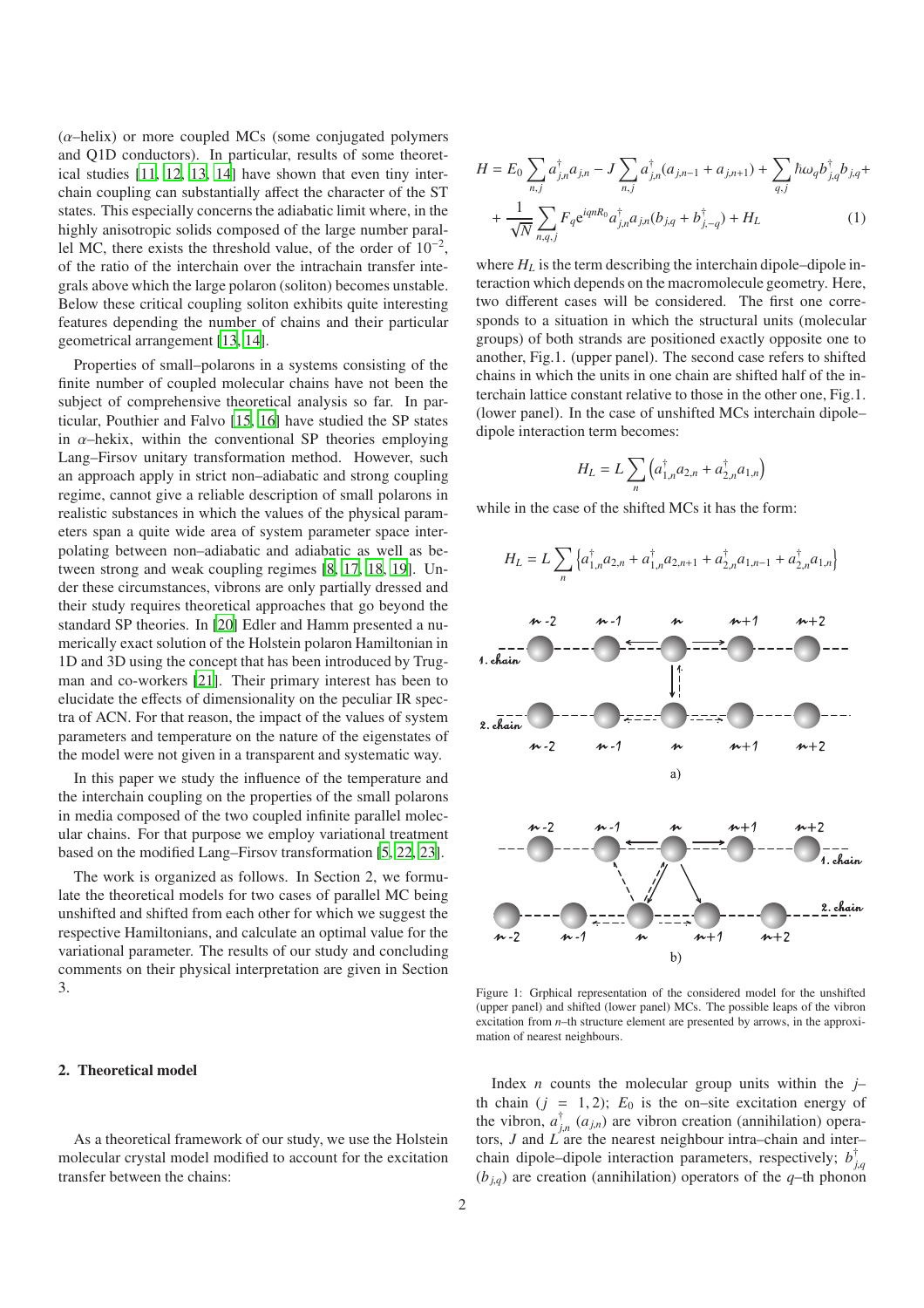mode at *j*-th chain with the frequency  $\omega_q$ ; finally,  $F_q$  is the vibron–phonon interaction parameter. Mechanical subsystems (phonons) in both chains will be considered to be independent of each other. We restricted ourselves to the case of the vibron interaction with non–dispersive optic phonon modes since the experiments of the incoherent neutron scattering have indicated that only those modes are involved in the processes of the vibron ST in molecular structures such as ACN and  $\alpha$ -helix [\[24\]](#page-5-22). Accordingly we took  $F_q = F_0$  and  $\omega_q = \omega_0$ .

In order to describe the properties of vibron ST in such structures, we introduce adiabatic parameter  $B = \frac{2J}{\hbar \omega_0}$ , the coupling constant *S* =  $\frac{E_B}{\hbar \omega_0}$  and interchain coupling strength  $g = \frac{L}{J}$ [\[5,](#page-5-3) [11,](#page-5-9) [13,](#page-5-11) [14\]](#page-5-12). Here  $E_B = \frac{1}{N} \sum_q \frac{|F_q|^2}{\hbar \omega_q}$  $\frac{|F_q|^2}{\hbar \omega_q} \equiv \frac{F_0^2}{\hbar \omega_0}$  is so called SP binding energy. First of these two parameters determines the character of the lattice deformation engaged in the polaron formation, while the second one determines the polaron spatial size and the degree of quasiparticle dressing.

Contrary to the problem of the single excitation interacting with the dispersionless optical phonons at zero temperature where numerically exact solutions were found recently [\[21\]](#page-5-19), the finite temperature treatment is much more complicated and exact solutions, both analytical or numerical, are yet unknown. For this reason we base our study on an approximate, variational mean field approach, which has been used for years as a theoretical framework of the understanding of the various phenomena in the strongly coupled exciton–phonon systems [\[5,](#page-5-3) [22,](#page-5-20) [25,](#page-5-23) [26](#page-5-24), [27\]](#page-5-25). At zero temperature this approach reduces to the variational theories of Toyozawa–Merriefild–Emin (TME) [\[11](#page-5-9), [28](#page-5-26), [29\]](#page-5-27) whose predictions for 3D systems are consistent with the numerical ones [\[21\]](#page-5-19). This especially concerns the sudden SP crossover when the excitation effective mass in the adiabatic regime discontinuously jumps for a few orders of magnitude when the coupling constant approaches some critical value being different for each adiabatic parameter. Until recently, such singularities in the properties of quasi–particles have been considered as an unphysical artifact of the oversimplified variational method. Nevertheless, the appearance of this "phase transition" has been undoubtedly confirmed by Trugman and his co–workers [\[21\]](#page-5-19) who found that in 3D systems in the non–adiabatic regime the excitation effective mass continuously increases as a function of the coupling constant. In the adiabatic limit this dependence becomes discontinuous when the coupling constant approaches critical value. On the other hand in 1D media the excitation effective mass diverges for any finite coupling constant when phonon frequency tends to zero i.e. in the extreme adiabatic limit.

Further arguments in favour of the use of this simple method in the present context in spite of its limited validity in 1D systems we found in the study [\[30\]](#page-5-28) where the problem of the self– trapping in the two–level system interacting with one, two, and three–dimensional phonons have been considered. It was found that so called dimensional crossover may appear at finite temperature: in particular, one–dimensional system at finite temperatures effectively behaves as two– or three– dimensional system.

We now pass to the dressed vibron picture, which can be re-

alized by means of the modified Lang–Firsov unitary transformation (MLFUT) [\[25,](#page-5-23) [31,](#page-5-29) [32\]](#page-5-30). For that purpose we employ the unitary operator  $U = U_1 \cdot U_2$  where

$$
U_j = \exp\left\{-\frac{1}{\sqrt{N}}\sum_{q,n}f_{j,q}e^{-iqnR_0}a_{j,n}^\dagger a_{j,n}(b_{j,-q}-b_{j,q}^\dagger)\right\}.
$$

Here  $f_{j,-q} = f_{j,q}^*$  are variational parameter(s) to be determined by means of the simple mean–field procedure  $[5, 7, 25, 31, 32]$  $[5, 7, 25, 31, 32]$  $[5, 7, 25, 31, 32]$  $[5, 7, 25, 31, 32]$  $[5, 7, 25, 31, 32]$  $[5, 7, 25, 31, 32]$  $[5, 7, 25, 31, 32]$ . In accordance with the assumption that the considered chains are identical and that the phonon subsystems in different chains are independent, one may take  $f_{1,q} = f_{2,q} = f_q$ .

In order to facilitate an analytic treatment, we assume the equal dressing fraction for all phonon modes introducing the new variational parameter-dressing fraction ( $\delta$ ) taking [\[5](#page-5-3), [22](#page-5-20), [32\]](#page-5-30)  $f_q = \delta \frac{F_q^*}{\hbar \omega_q}$ . Here  $0 \le \delta \le 1$  measures the degree of the narrowing of the vibron band. In such a way its value determines whether the vibron motion takes place in the coherent fashion (low values of  $\delta$ ) by means of the band mechanism, or it is achieved incoherently by the random jumps between neighbouring sites (high value of  $\delta$ ) [\[5,](#page-5-3) [22,](#page-5-20) [32\]](#page-5-30). Such a single parameter method is not flexible enough to provide an accurate description of dressed states in the whole parameter space. This especially concerns the adiabatic regime where the assumption of equal dressing for all phonon modes produces the underestimates of the critical parameters. Nevertheless, this is not the problem in the case of vibrons in ACN and  $\alpha$ –helix where values of the system parameters lie in the non–adiabatic and weak to intermediate coupling regime, where the present method gives equivalent results to those obtained by means the improved variational treatments [\[4,](#page-5-2) [31](#page-5-29)] and numerical calculations [\[21\]](#page-5-19).

In order to account for the influence of thermal fluctuations on the properties of self–trapped vibron states, we applied a simple mean–field procedure, by averaging of the transformed Hamiltonian over the phonon subsystems [\[25](#page-5-23), [32,](#page-5-30) [33\]](#page-5-31). In the first step, we decompose the transformed Hamiltonian  $\tilde{H} = U^{\dagger} H U$  in a three components by adding and subtracting its thermal average  $\langle \tilde{H} \rangle_{ph}$ . In this way we obtain  $\tilde{H} = \tilde{H}_0 + \tilde{H}_{rest}$ , where  $\tilde{H}_0 = \tilde{H}_{vib} + \tilde{H}_{ph}$  stands for the effective mean field Hamil- $\text{t}$ onian  $\tilde{H}_{vib} = \left\langle \tilde{H} - \tilde{H}_{ph} \right\rangle_{ph},$  and  $\tilde{H}_{rest} = \tilde{H} - \tilde{H}_{ph} - \left\langle \tilde{H} - \tilde{H}_{ph} \right\rangle_{ph}.$ The symbol  $\langle \ \rangle_{ph}$  denotes the averaging over new–phonon ensembles which are in thermal equilibrium state at temperature *T*. Performing the Fourier transform of the dressed vibron operators  $(a_{j,k} = 1/\sqrt{N} \sum_n a_{j,n} e^{i k n R_0}$ , effective mean field Hamiltonian attains the simple form:

<span id="page-2-0"></span>
$$
\tilde{H}_{vib} = \sum_{j,k} E(k) a_{j,k}^{\dagger} a_{j,k} + \sum_{k} \left( \lambda_k a_{1,k}^{\dagger} a_{2,k} + \lambda_k^* a_{2,k}^{\dagger} a_{1,k} \right). \tag{2}
$$

In the case of unshifted chains  $\lambda_k = Le^{-\delta^2 W(\tau)}$ , (and it is independent of *k*), while for shifted case we have  $\lambda_k$  $Le^{-\delta^2 W(\tau)}\left(1 + e^{ikR_0}\right)$ . In both cases the vibron band energy is

$$
E(k) = E_0 + \delta(\delta - 2)E_B - 2J e^{-\delta^2 W(\tau)} \cos kR_0.
$$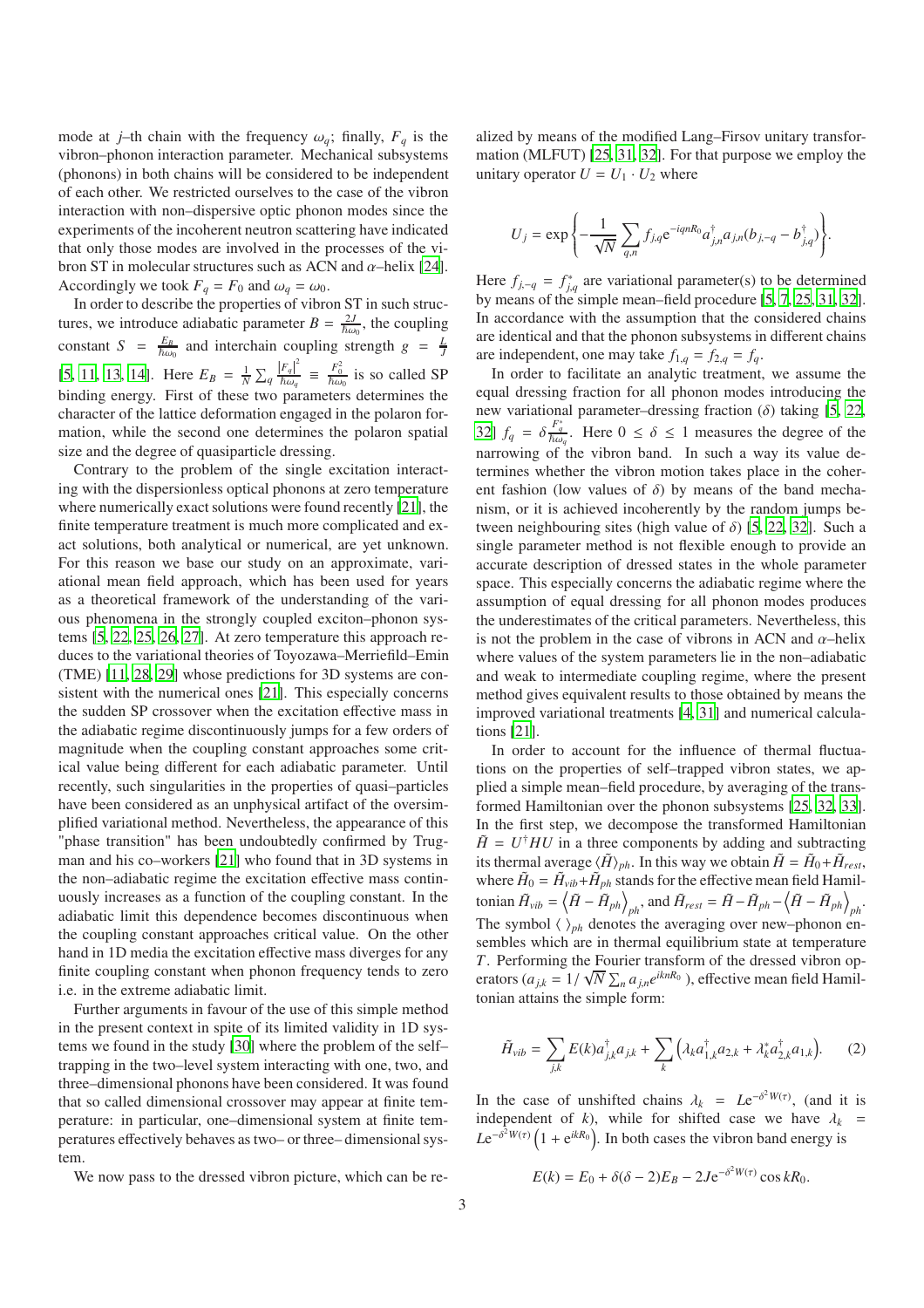The narrowing of the intra– and inter–chain dipole–dipole interaction is characterized by the same factor:  $W(\tau) = S \mathcal{G}(\tau)$ . Temperature scaling factor is explicitly  $G(\tau) = \coth(1/2\tau)$ , and τ is normalized system temperature  $τ = k_B T / \hbar \omega_0$ . Hamiltonian [\(2\)](#page-2-0) can be easily diagonalized by means the transformation:

$$
\alpha_{\mu,k} = \xi_k^* a_{1,k} + \mu \xi_k a_{2,k}, \ \mu = \pm 1. \tag{3}
$$

For unstagered chains  $\xi_k = \frac{1}{\sqrt{2}}$ , while for the shifted ones  $\xi_k = \frac{e^{ikR_0/4}}{\sqrt{2}}$ . It turns out that vibron spectrum splits in two branches, symmetric and antisymmetric ones, in accordance with the relation

$$
\tilde{H}_{vib} = \sum_{k,\mu} E_{\mu}(k) \alpha_{\mu,k}^{\dagger} \alpha_{\mu,k}, \ E_{\mu}(k) = E(k) + \mu \sqrt{|\lambda_k|^2}.
$$
 (4)

## 3. Results and discussion

We now determine the optimal value of the dressing fraction in accordance with the Bogoliubov theorem, minimizing so called the upper bound of free energy of the system (trial free energy), which corresponds to the system of the free quasiparticles: dressed vibron and new phonons in the distorted chains:

$$
\mathcal{F}_B = -k_B T \ln \text{Tr} \left\{ e^{-H_0/k_B T} \right\} + \langle H_{rest} \rangle_{H_0} \,.
$$

Note that the second term in this expression is identically equal to zero, while the phonon part of free energy does not depend on  $\delta$ . Thus for the practical calculation we may consider only the dressed–vibron subsystem. Moreover, having in mind that our analysis concerns the Amide–I excitation in ACN and similar MCs where the excitation energy is  $\sim E_0 = 1665 \text{cm}^{-1}$ which corresponds to temperatures of the order of  $\approx 2400$  K, we need to consider only the single vibron case so that the basis state is given by  $\alpha_{\mu,k}^{\dagger} |0\rangle_{vib} \prod_j |m_j\rangle$ . Accordingly, the effective trial free energy reads

$$
\mathcal{F}_B = -k_B T \ln \sum_{\mu, k} e^{-E_\mu(k)/k_B T}.
$$
 (5)

Requiring  $\frac{\partial \mathcal{F}_B}{\partial \delta}$ =0 we obtain the transcendent equation for the dressing fraction as a function of the system parameters and temperature  $\delta = \delta(S, B, g, T)$  whose solutions we discus in dependence of the values of the adiabatic parameter *B*, coupling constant *S* , and the strength of the interchain coupling *g*.

Optimized dressing fraction as a function of the coupling constant for both geometrical configurations is presented in Fig.2. where we plotted the set of curves  $\delta = \delta(S)$  for several values of the adiabatic parameter at two different temperatures and for three different values of the interchain coupling parameter *g*. Values of the adiabatic parameters are chosen to bridge smoothly between the non–adiabatic  $(B \lt \lt 1)$  and adiabatic  $(B \gg 1)$  limits. It turns out that  $\delta$  exhibits the characteristic dependence on coupling constant [\[5](#page-5-3), [22\]](#page-5-20): in the non–adiabatic regime it smoothly increases with the coupling constant from some initial value at  $S = 0$  to unity in the strong coupling

Table 1: Critical values of the adiabatic parameter and coupling constant

<span id="page-3-0"></span>

|              | unshifted |       | shifted |       |
|--------------|-----------|-------|---------|-------|
| (g, T)       | $S_C$     | $B_C$ | $S_C$   | $B_C$ |
| (0, 100 K)   | 0.78      | 1.8   | 0.78    | 1.8   |
| (0, 300 K)   | 0.27      | 1.8   | 0.27    | 1.8   |
| (0.5, 100 K) | 0.73      | 1.6   | 0.74    | 1.6   |
| (0.5, 300 K) | 0.25      | 1.6   | 0.27    | 1.6   |
| (1.0, 100 K) | 0.67      | 1.3   | 0.73    | 1.3   |
| (1.0, 300 K) | 0.23      | 1.3   | 0.24    | 1.2   |
| (5.0, 100 K) | 0.66      | 0.43  | 0.68    | 0.33  |
| (5.0, 300 K) | 0.22      | 0.42  | 0.23    | 0.32  |

limit. As the adiabatic parameter increases, this dependence becomes increasingly sharper: the dressing fraction in the weak and intermediate coupling regime exhibits a smooth and very slow increase with the coupling constant. As *S* approaches the strong coupling limit,  $\delta$  sharply but still continuously approaches unity. When *B* exceeds the critical value  $B_C$ , being different for each temperature and for each value of the interchain coupling, this transition becomes discontinuous, so that for each *B* > *B<sub>C</sub>* an abrupt jump of the  $\delta \ll 1$  to  $\delta \sim 1$  is observed at the critical value of the coupling constant  $S_C = S_C(B)$ . The discontinuity in  $\delta(S)$  is followed by the sudden jump of the excitation effective mass which leads to a "phase transition" in so called small–polaron cross–over from light free small– polaron band states to the localized heavily dressed, practically immobile excitation. Critical values of the system parameters  $S_C$  and  $B_C$  for which the vibron suffers the abrupt change of dressing depends on *T*, *g*, and double–chain geometry. We estimated these values numerically, and presented them in (Table [1\)](#page-3-0).

Such a behaviour is the consequence of the appearance of the double well structure of the system free energy, and these minima may be assigned to a free ( $\delta \ll 1$ ) or localized excitation  $(δ ~ 1)$ . The values of the system parameters (S and B) when the depths of these minima are equal, determine the boundary in the system parameter space  $(S - B$ –plane) where the transition between the band and localized states occurs (Fig.2).

The impact of temperature is manifested through the reduction of the parameter space where band states may occur. This could be understood on the basis of the fact that, in accordance with  $S(\tau) \equiv W(\tau) = S \mathcal{G}(\tau)$ , temperature effectively increases the magnitude of the coupling constant so that the crossover from free to localized polarons at elevated temperature takes place at lower coupling: temperature lowers the critical adiabatic parameter and critical coupling constants  $S_C(B)$  for each adiabatic curve.

Let us now illustrate the consequences of the variation of the degree of dressing with the system parameters and temperature on vibron dynamics along the macromolecular spine. Note that the coherent polaron motion is restricted to low temperatures, and for that reason it is not relevant for a biological systems [\[34\]](#page-5-32). The main contribution to the polaron dynamcis becomes from incoherent polaron hopping, assisted by phonons. Since the Hamiltonian (2) describes dressed vibron with renormalized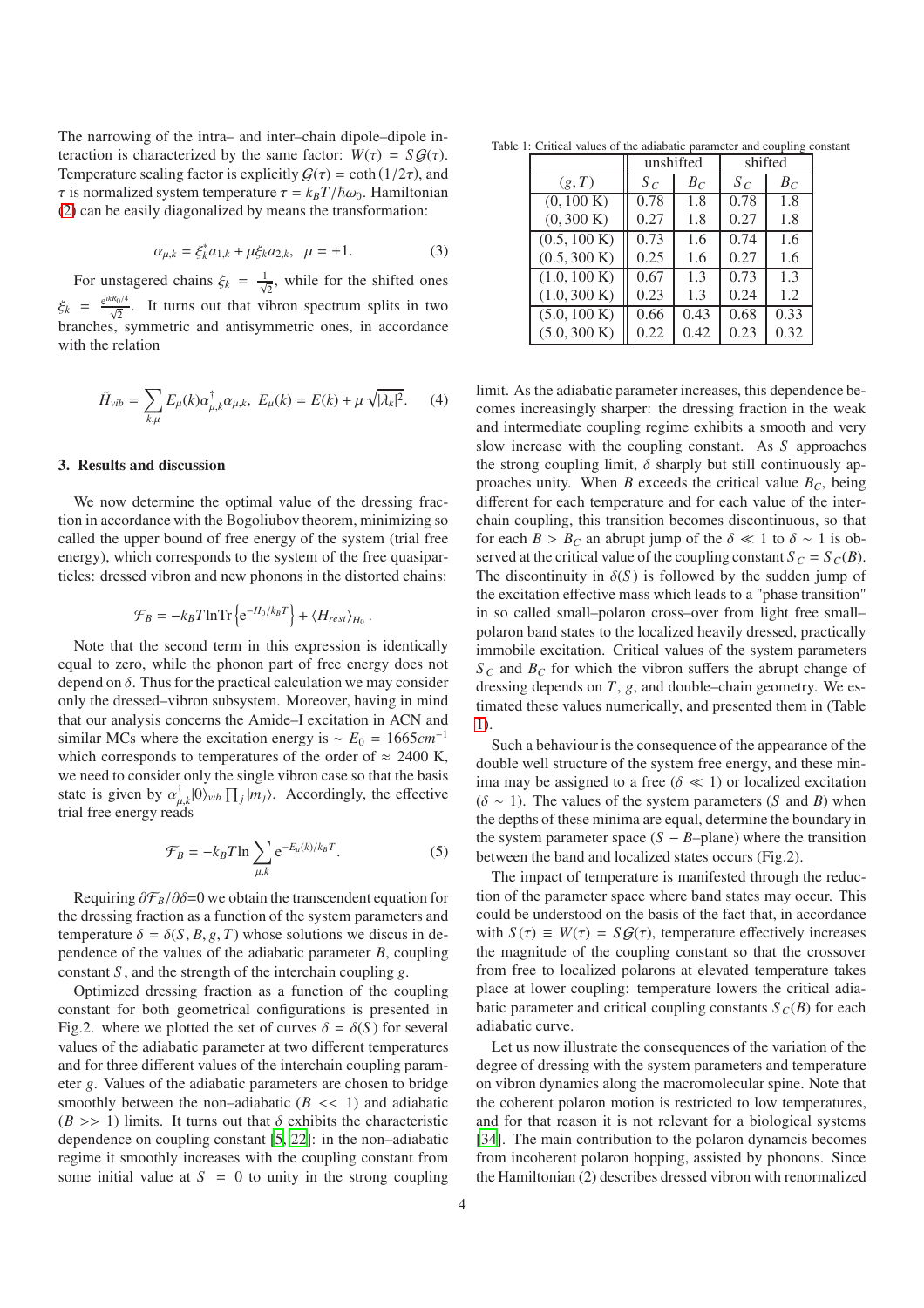parameters obtained by MF procedure, it is not appropriate for the calculation of the rate for incoherent vibron motion. This Hamiltonian is used for finding of most favorable vibron states i.e. for optimal value of dressing parameter. For that purpose, we exploit the results of the Holstein pioneering paper [\[34](#page-5-32)] adjusted here to account for the effects of the vibron partial dressing:

$$
w(\tau) = \frac{\omega_0 B^2}{2\delta} \sqrt{\frac{\pi}{S}} \sinh(1/2\tau) e^{-2\delta^2 S \tanh(1/4\tau)},
$$
 (6)

where the probability of incoherent polaron motion was find from full Hamiltonian, accounting for the residual vibron– phonon interaction within the perturbation theory.

In Fig.3. we plotted the normalized value of  $w(S, B)$  for the unshifted configuration for fixed values of *g* and for two different temperatures. For all values of the adiabatic parameter below the critical value the transition probability smoothly decreases as *S* increases. When *B* exceeds the critical "adiabaticity" at particular temperature, *w* discontinuously drops when  $S = S_C(B)$  as a result of the sudden jump of the vibron effective mass. This behaviour simply reflects the discontinuous crossover from SP hopping motion (incoherent, phonon assisted dynamics) towards the immobile SP state.

In Fig. 4. we presented the temperature dependence of *w* for both macromolecular configurations. In the non–adiabatic limit ( $B \ll B_C(\tau)$ ) the probability of vibron hopping is a monotonically decreasing function of normalized temperature  $\tau$ . As *B* increases,  $w(\tau)$  suffers a discontinuous drop at a particular critical temperature  $\tau_C = \tau_C(B)$ . For fixed values of *S* and *g*,  $\tau_c$  increases with the increasing of *B*. On the other hand, for fixed value of *B*,  $\tau_C$  increases with the increasing of *g* (as an example, for  $g = 1.5$  the critical temperature enters to the area of room temperatures, even in the case of unshifted MCs). Similarly to the variational parameter, for small values of *g* a particular geometric form (shifted or unshifted) has no significant influence on *w*. However, with the increasing of *g*, the difference of the particular values of critical parameters in different structures becomes noticeable. It can also be seen that  $w(\text{shifted}) > w(\text{unshifted})$  for intermediate and room temperatures.

From the presented results we can conclude that ST in two chain media exhibits qualitatively the same features as in 1D ones, the only difference is in the value of the critical parameters which are lower than in the pure 1D case. Our results suggest that for large interchain coupling the phase transition can get into the non–adiabatic and weak interaction region of system parameters. This especially concerns the high temperature region. The coupling facilitates migration, but for anti–adiabatic limit at finite temperatures it is still not enough to produce the coherent transfer. Just like in 1D model the vibron motion in coupled chains has the incoherent character: it takes place in a view of random jumps between neighbouring sites.

Due to the fact that results presented here correspond to the case when IMO interacts with nondispersional optical phonons, it may be interesting to investigate the case of the IMO interaction with acoustic phonon modes. For that case, vibron transfer

between different chains becomes temperature dependent and the picture of the vibron dynamics can be changed.

Obtained results can be useful for the better understanding of the process of the energy transport in such structures that are consist of two (or more) coupled macromolecular chains, like DNA macromolecule, for example. In spite of all efforts to understand such process, this problem still remains poorly understood [\[35\]](#page-5-33). At the present, it is known that DNA is poor heat conductor wit a low thermal conductivity [\[36,](#page-5-34) [37](#page-5-35)], but its thermal properties may significantly alter in dependence of preparation of DNA composited samples [\[36\]](#page-5-34). For that reasons, we believe that it may be interesting to investigate the possible role of the partially dressed polarons (including partially dressed vibrons) in the process of energy and charge transfer along the DNA spine.

In conclusion we discuss the reliability of our results. We first note that influence of temperature and system parameters on interchain vibron transfer cannot be seen from our analysis. This is the consequence of the fact that the present model accounts for vibron interaction with non– dispersive optical phonons for which we found the equal dressing degree for longitudinal and transverse effective mass:  $m_l/m_t = J_{eff}/L_{eff}$ , where  $J_{eff} = J e^{-\delta^2 W(\tau)}$ , and  $L_{eff} = L e^{-\delta^2 W(\tau)}$ . This imply  $m_l = g \cdot m_l$ . As a consequence, for  $g < 1$  we have  $m_l < m_t$ , which favors the vibron localization to the single chain. When  $g > 1$  we have that  $m_l > m_t$  which favors the vibron tunneling among the chains. In that respect, our results differs from those presented in [\[15\]](#page-5-13) devoted to single vibron state in  $\alpha$ – helix macromolecules, where polaron exchange among different chains strongly depends on temperature. In low temperature (or weak coupling regime) vibron is weakly dressed while its dynamics takes place as random jumps between different spines. With the increase of the temperature (or with the increasing of the coupling) the dressing effect strongly reduces the vibron transfer between different chains, and it migrates along a single spine.

We finally we must point out that the aforementioned numerical confirmation of the discontinuous small polaron crossover does not mean full "rehabilitation" of the TME and related variational theories. In particular, it may be regarded as satisfactory in the nonadiabatic regime, while in the adiabatic regime the consistency with the exact numerics is merely qualitative since their predictions underestimates the values of critical parameters. For that purpose, application of the present results in the particular context would be taken with certain caution.

## Acknowledgments

This work was supported by the Serbian Ministry of Education and Science, under Contract Nos. III-45010, III-45005, OI–171009, and by the Project within the Cooperation Agreement between the JINR, Dubna, Russian Federation and Ministry of Education and Science of Republic of Serbia.

# References

<span id="page-4-0"></span><sup>[1]</sup> A.S. Davydov, *J. Theor. Biol.* 38 (1973.) pp.559;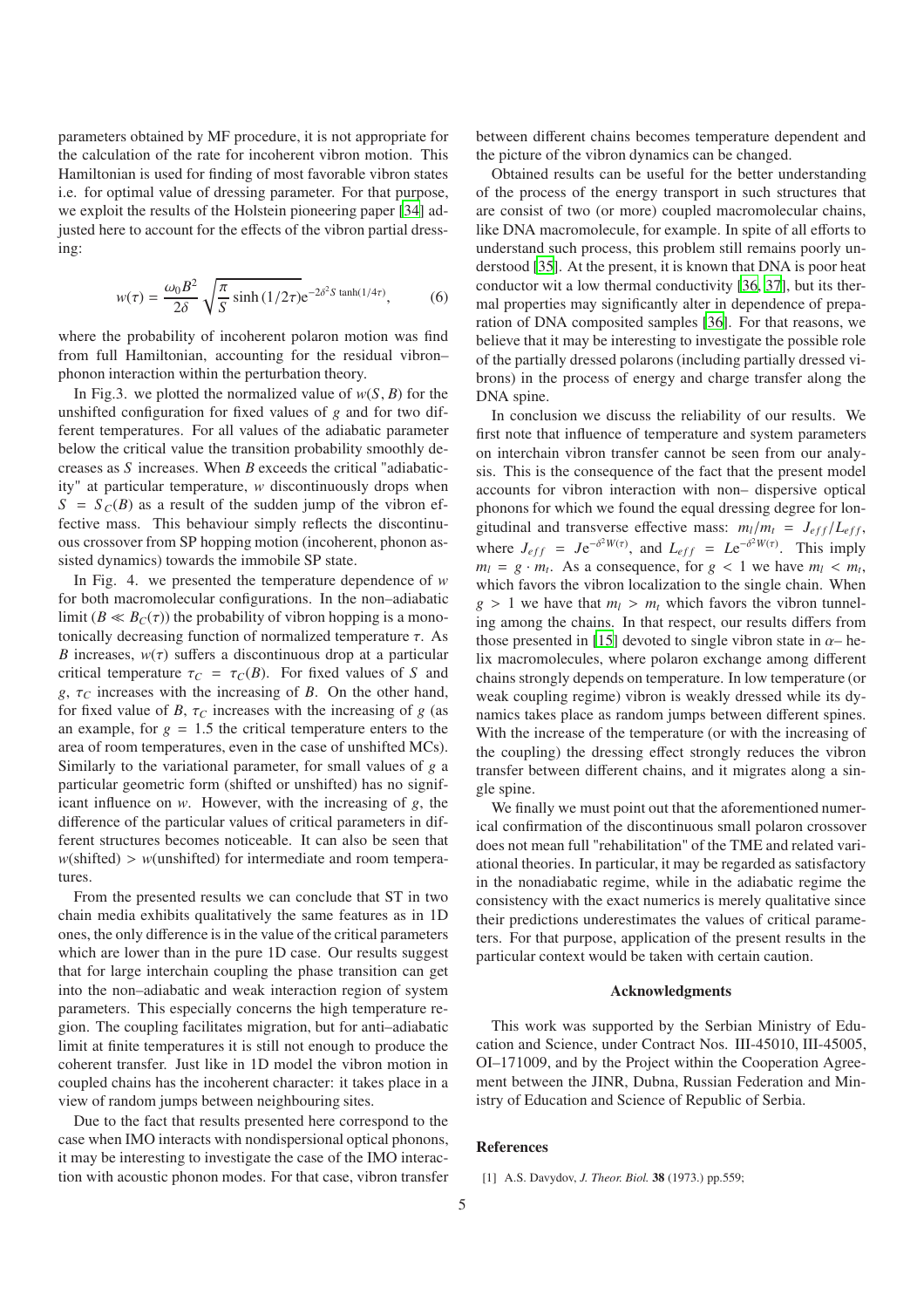- <span id="page-5-0"></span>[2] A.S. Davydov, *Phys. Scr.* 20 (1979.) pp.387;
- <span id="page-5-1"></span>[3] A.S. Davydov, *Phys. D* 3 (1981.) pp.1;
- <span id="page-5-2"></span>[4] D. M. Alexander, J. A. Krumhansl, *Phys. Rev. B* 33 (1986.) pp.7172;
- <span id="page-5-3"></span>[5] D.W. Brown, Z. Ivić, *Phys. Rev. B* 40 (1989.) pp.9876.
- <span id="page-5-4"></span>[6] E. I. Rashba, in E. I. Rashba, M. Struge (Eds.) Excitons, North–Holland, Amsterdam (1982)
- <span id="page-5-5"></span>[7] Ž. Pržulj, D. Čevizović, S. Zeković, Z. Ivić, *Chem. Phys. Lett.* 462 (2008.) pp.213;
- <span id="page-5-6"></span>[8] V. Pouthier, *J. Chem. Phys.* 132 (2010.) no.035106;
- <span id="page-5-7"></span>[9] A. C. Scott, *Phys.Rep.* 217 (1992) pp.1;
- <span id="page-5-8"></span>[10] D. Čevizović, S. Zeković, Z. Ivić, *Chem. Phys. Lett.* **480** (2009) pp. 75;
- <span id="page-5-9"></span>[11] D. Emin, *Phys. Rev. B* 33 (1986.) pp.3973;
- <span id="page-5-10"></span>[12] B. Pertzch, U. Rossler, *Solid State Comm.* 37 (1981.) pp.931;
- <span id="page-5-11"></span>[13] D. Čevizović, Z. Ivić, Ž. Pržulj, J. Tekić, D. Kapor, *Chem. Phys.* 426 (2013.) pp.9;
- <span id="page-5-12"></span>[14] D. Čevizović, Z. Ivić, D. Toprek, D. Kapor, Ž. Pržulj, *Chaos, Fract. and Solit.* 73 (2015) pp. 71;
- <span id="page-5-13"></span>[15] C. Falvo, and V. Pouthier, *J. Chem. Phys.* 123 (2005) 184709;
- <span id="page-5-14"></span>[16] C. Falvo, and V. Pouthier, *J. Chem. Phys.* 123 (2005) 184710;
- <span id="page-5-15"></span>[17] N. A. Nevskaya and Yu. N. Chirgadze, 1976 *Biopolymers*, 15 (1976) pp. 637;
- <span id="page-5-17"></span>
- <span id="page-5-16"></span>[18] A. C. Scott, *Phys. Rev. A* 26 (1982) pp. 578; [19] A. C. Scott, *Phys. Rep.* 217 (1992) pp. 1;
- <span id="page-5-18"></span>[20] P. Hamm, and J. Edler, *Phys. Rev. B* 73 (2006) 094302;
- <span id="page-5-19"></span>[21] A. Alvermann, H. Feshke, S. A. Trugman, *Phys. Rev. B* 81 (2010) 165113;
- <span id="page-5-20"></span>[22] V. Pouthier, *Phys. Rev. B* 79 (2009) 214304;
- <span id="page-5-21"></span>[23] Y. Fujinashi, and A. Kimura, *J. Phys. Chem B* (2015) doi 10.1021/acs.jpcb.5b04503;
- <span id="page-5-22"></span>[24] M. Barthes, *J. Mol. Liq.* 41 (1989.) pp.143;
- <span id="page-5-23"></span>[25] D. Yarkony and R. Silbey, *J. Chem. Phys.* 65 (1976.) pp.1042;
- <span id="page-5-24"></span>[26] D. Emin, *Phys. Rev. Lett* 28 (1972) pp.604;
- <span id="page-5-25"></span>[27] Yuan-Chung Cheng and R. J. Silbey, *J. Chem. Phys* 128 (2008) 114713;
- <span id="page-5-26"></span>[28] Y. Toyozawa, *Prog. Theor. Phys.* 26 (1961.) pp.29;
- <span id="page-5-27"></span>[29] R. E. Merrifield, J. Chen, *J. Chem. Phys.* 40 (1964) pp. 445;
- <span id="page-5-28"></span>[30] Z. Ivić, D. Kapor, G. Vujičić, and A. Tančić, *Phys. Lett. A.* 172 (1993) pp. 461;
- <span id="page-5-29"></span>[31] D. Čevizović, S. Galović, Z. Ivić, *Phys. Rev. E* 84 (2011.) no.011920;
- <span id="page-5-30"></span>[32] D. Čevizović, S. Galović, A. Reshetnyak, and Z. Ivić, *Chin. Phys. B*, 22 (2013.) no.060501;
- <span id="page-5-31"></span>[33] I. G. Lang, Yu. A. Firsov, *Zh. Eksp. Teor. Fiz.*, bf 43 (1962.) pp.1843;
- <span id="page-5-32"></span>[34] T. Holstein, *Annals of Physics* 8 (1959.) pp. 343;
- <span id="page-5-33"></span>[35] Zaoli Xu, Shen Xu, Xiaoduan Tang, and Xinwei Wand, *AIP Advances* 4 (2014) 017131;
- <span id="page-5-34"></span>[36] K. A. Velizhanin, C. C. Chien, Y. Dubi, and M. Zwolak, *Phys. Rev. E* 83 (2011) 050906;
- <span id="page-5-35"></span>[37] A. V. Savin, M. A. Mazo, I. P. Kikot, L. I. Manevitch, and A. V. Onufriev, *Phys. Rev. B* 83 (2011) 245406.



Figure 2: Dressing fraction versus the coupling constant for various values of *B*, *g*, and for two values of system temperature *T*. At each panel we take  $T = 100$ K (left), and  $T = 300$  K (right). The values that correspond to unshifted chains are presented by full lines, while those, correspond to shifted MCs are presented by dashed lines. The discontinuous transitions are marked by dotted lines.